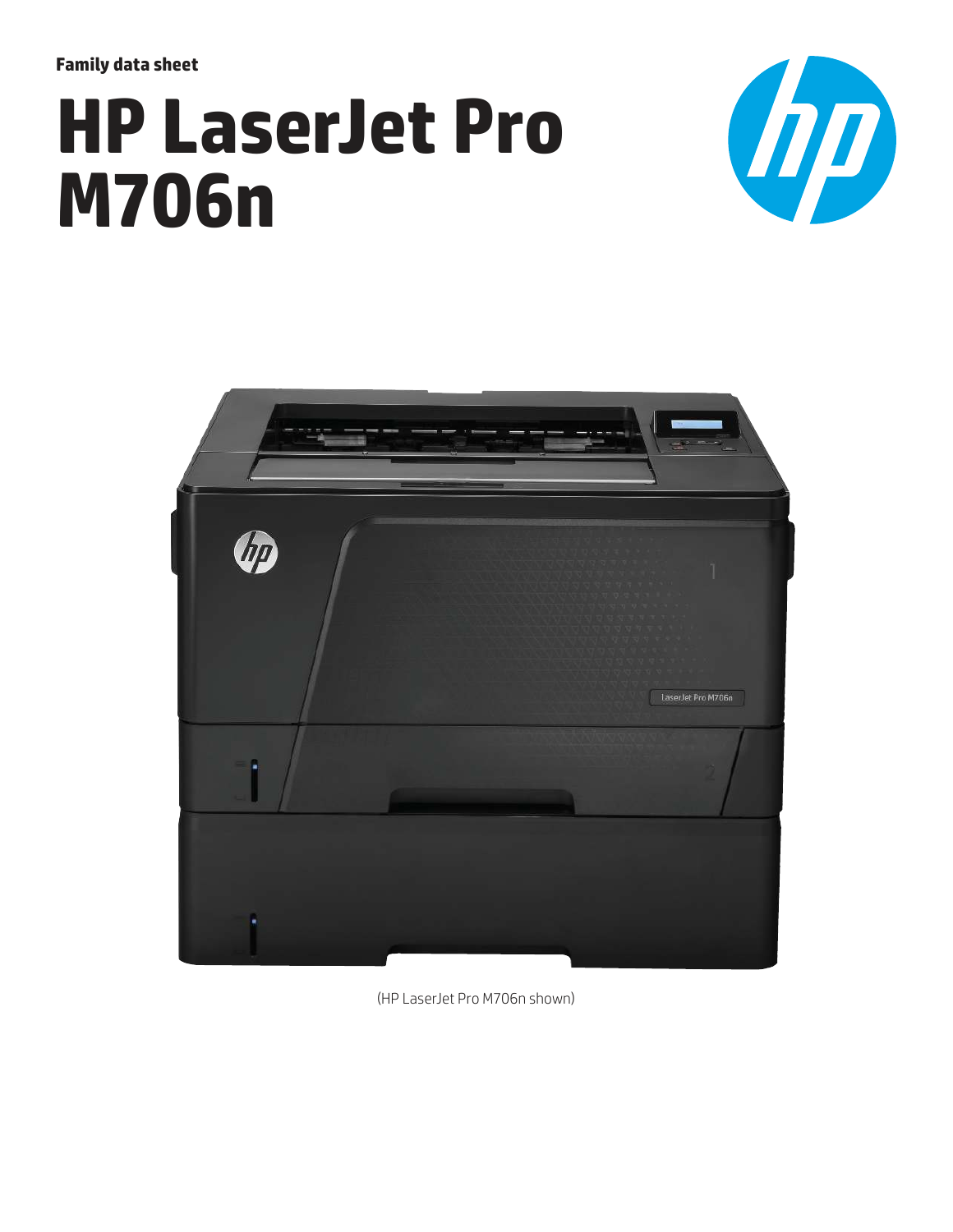

**HP LaserJet Pro M706n** 

1 Local printing requires the mobile device and printer to be on the same network or have a direct wireless connection. Wireless performance is dependent on physical environment and distance from access point. Wireless operations are compatible with 2.4 GHz operations only. Remote printing requires an Internet connection to an HP web‑connected printer. App or software and HP ePrint account registration may also be required. Wireless broadband use requires separately purchased service contract for mobile devices. Check with service provider for coverage and availability in your area. See [hp.com/go/mobileprinting](http://hp.com/go/mobileprinting) for more details.

2 HP Auto‑On/Auto‑Off Technology capabilities are subject to printer and settings. May require a firmware upgrade.

## **HP LaserJet Pro M706n**

Print like you work—fast and efficient. Produce professional‑quality black‑and‑white documents and help manage your energy costs with an ultra-reliable, energy‑efficient printer that performs at the speed of business. Print quickly on A4 and A3 paper—without breaking your budget. Easily print documents through your Ethernet network and from your smartphone, tablet, and notebook at work or on the go.

## **Top features**

#### **Printing performance to help you grow**

- Speed through printing tasks at up to 35 pages per minute (ppm) in A4 and 18 ppm in A3.
- Control made simple—start printing right away with an easy-to-use control panel.
- Keep on printing—run out of supplies less often using cartridges that print up to 12,000 pages.
- Add paper capacity with an optional 850 sheets tray. Save paper with optional automatic two-sided printing.

#### **Certified to conserve**

- Manage energy costs without sacrificing performance, using a **Energy Star certified** printer that meets strict energy-efficiency guidelines.
- Power-saving smarts—help save energy with HP Auto-On/Auto-Off Technology.<sup>2</sup>
- Small size, big value—make the most of your space with a printer that fits in tight places.

#### **Print on your terms**

- Extend your printing reach—easily set up, print, and share, using built-in Ethernet networking.
- Easily print from your smartphone, tablet, and notebook at work, home, or on the go; Mopria compatible.<sup>1</sup>
- Add optional 802.11g networking to any of the models, to connect the printer directly to a wireless (Wi‑Fi) network.

2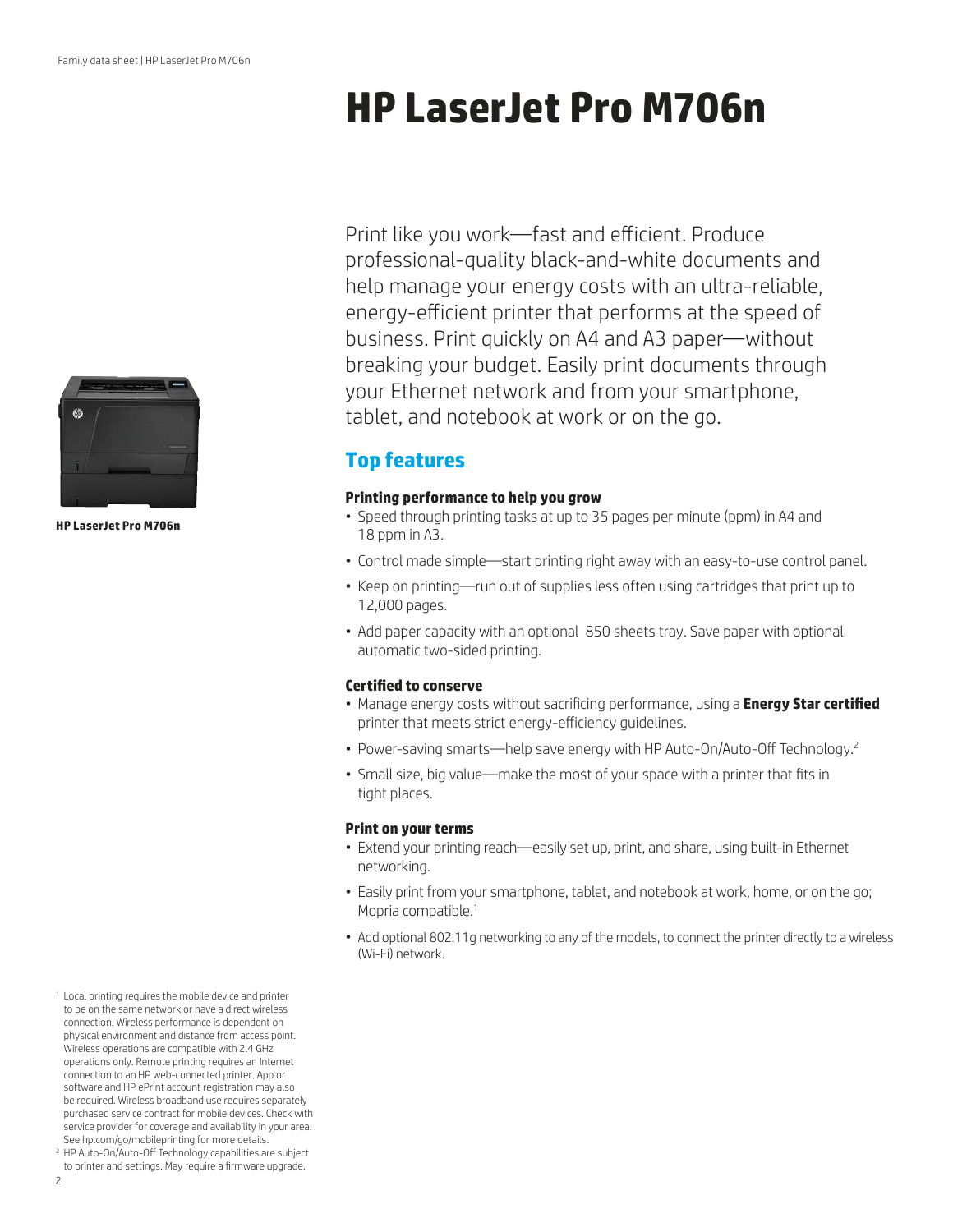## **Product walkaround**

- 1 Intuitive control panel displays two lines of text
- 2 250‑sheet output bin with extension for long paper
- 3 Adjustable 100‑sheet multipurpose tray handles heavy custom media up to 199 g/m<sup>2</sup> (53 lb)
- 4 250‑sheet input tray 2 supports media up to A3 size (11 by 17 in)
- 5 256 MB memory and a powerful 750 MHz processor
- 6 HP ePrint for simple printing from mobile devices
- 7 Power connection

#### **HP LaserJet Pro M706n shown**



**Front view**



**Rear view**

## **Series at a glance**



| <b>Model</b>                          | <b>M706n</b>                  |
|---------------------------------------|-------------------------------|
| <b>Part number</b>                    | <b>B6S02A</b>                 |
| Print speed in pages per minute (ppm) | 35 ppm, A4/letter; 18 ppm, A3 |
| 100-sheet multipurpose tray           |                               |
| 250-sheet tray 2                      |                               |
| 500-sheet tray 3                      | Optional                      |
| <b>Ethernet networking</b>            | ✓                             |
| <b>HP</b> ePrint                      | $\checkmark$                  |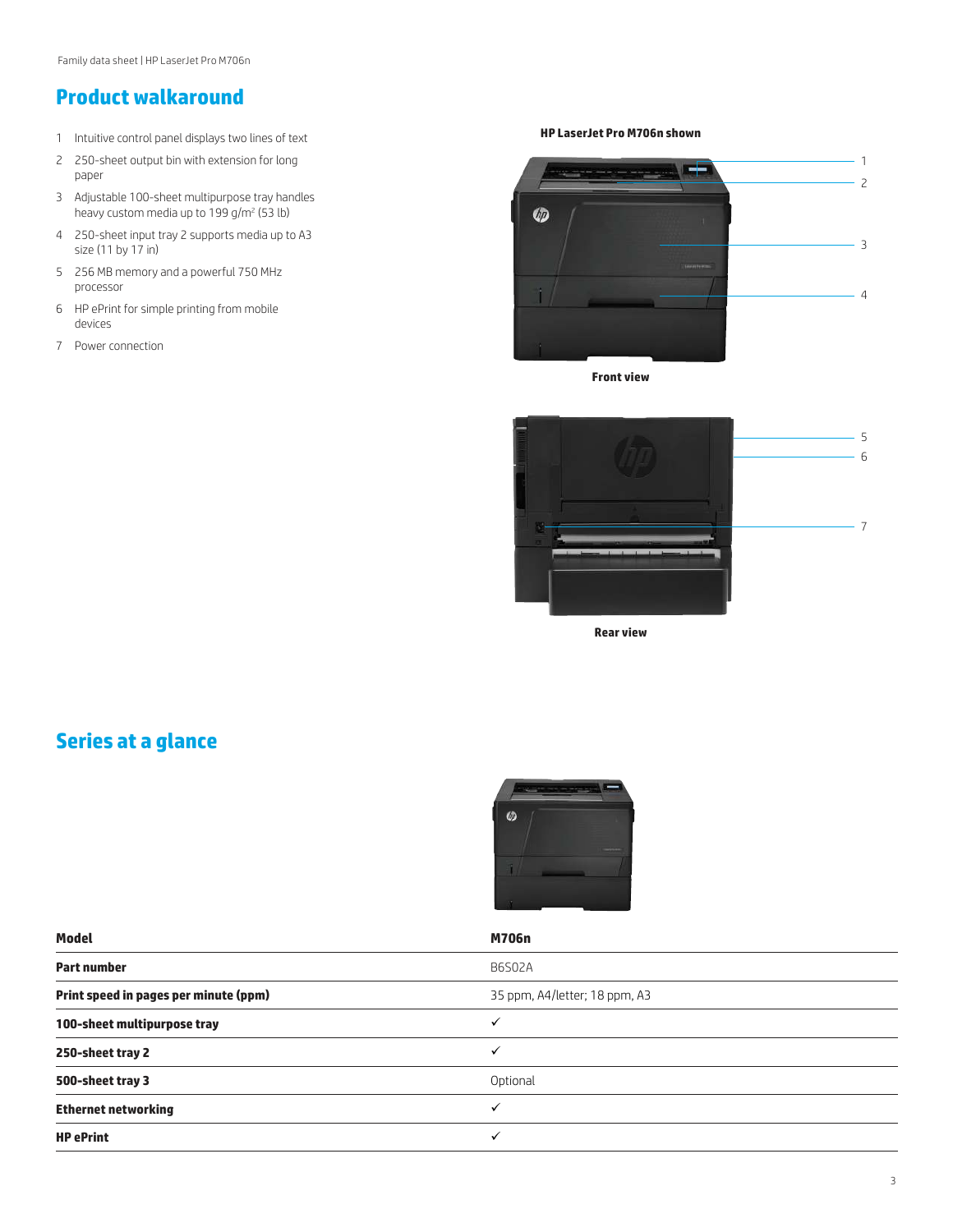## **HP Services**

Downtime can have serious consequences, so HP provides support beyond the standard warranty. You benefit from reduced risk, maximized uptime, predictable service delivery and no unbudgeted repair costs. Choose from:

**Optimized Care (optimum performance and stability):** 4 hour Onsite Support, Maintenance Kit Replacement Service, Installation with Network Configuration Service

**Standard Care (high level of uptime):** Next Business Day Onsite Support, Maintenance Kit Replacement Service, Installation with Network Configuration Service

**Basic Care (minimum recommended support):** Next Business Day Onsite Support

**4 hr Onsite Support:** Onsite support within four hours after a service call received within the coverage window

**Next Business Day Onsite Support:** Onsite service the next business day after the service call is received

**Maintenance Kit Replacement Service:** Onsite replacement of your printer's maintenance kit including parts, materials, and labour

**Installation with Network Configuration Service:** Assembly, network configuration, and basic administrator familiarization

For more information about HP Care Pack, HP Contractual, or HP Managed Print Services, visit [hp.com/go/printservices](http://hp.com/go/printservices)

### **Product at a glance**

#### **Printers**

 $\angle$ 

| HP Laser Jet Pro M706n                                 | B6S02A |
|--------------------------------------------------------|--------|
| Toner cartridges <sup>1</sup>                          |        |
| HP 93A Black Laser Jet Toner Cartridge (~12,000 yield) | CZ192A |
| <b>Accessories</b>                                     |        |
| HP LaserJet 500-sheet Feeder                           | A3E47A |
| HP Laser Jet Duplex Printing Accessory                 | A3E46A |
| HP Jetdirect 175x Fast Ethernet Print Server           | 16035G |
| HP Jetdirect en3700 Fast Ethernet Print Server         | J7942G |
| HP Jetdirect 620n Fast Ethernet Print Server           | J7934G |
| HP Jetdirect 625n Gigabit Ethernet Print Server        | J7960G |
| HP Jetdirect 635n IPv6/IPsec Print Server              | J7961G |
| HP Jetdirect ew2400 802.11g Wireless Print Server      | J7951G |
| Paper                                                  |        |

[hp.com/apac/printingsupplies](http://hp.com/apac/printingsupplies)

#### **Software**

HP Web Jetadmin: [hp.com/go/wja](http://hp.com/go/wja)

HP Universal Print Driver: [hp.com/go/upd](http://hp.com/go/upd)

#### **Eco Highlights**

#### **HP LaserJet Pro M706n**

- Start saving energy right away. Manage your energy costs with a CECP-qualified printer.<sup>1</sup>
- Power‑saving smarts—help save energy with HP Auto-On/Auto-Off Technology.<sup>2</sup>
- HP helps you recycle your print cartridges—it's easy with the HP Planet Partners program.<sup>3</sup>

ENERGY STAR® qualified

**Aurica** Join HP in more sustainable printing **[hp.com/ecosolutions](http://hp.com/ecosolutions)**

Meets energy use requirements for China Energy Conservation Program's

- (CECP) CEL Grade‑2 certification. <sup>2</sup>HP Auto‑On/Auto‑Off Technology capabilities are subject to printer and settings. May require a firmware upgrade.
- <sup>3</sup> Program availability varies. HP print cartridge return and recycling is currently<br>available in more than 50 countries and territories around the world through<br>the HP Planet Partners program. For more information, or to

1 Replacement cartridge average declared yield ~12,000 pages based on ISO/IEC 19752 and continuous print. Actual yields vary considerably based on images printed and other factors. For more information, visit: [hp.com/go/learnaboutsupplies](http://hp.com/go/learnaboutsupplies)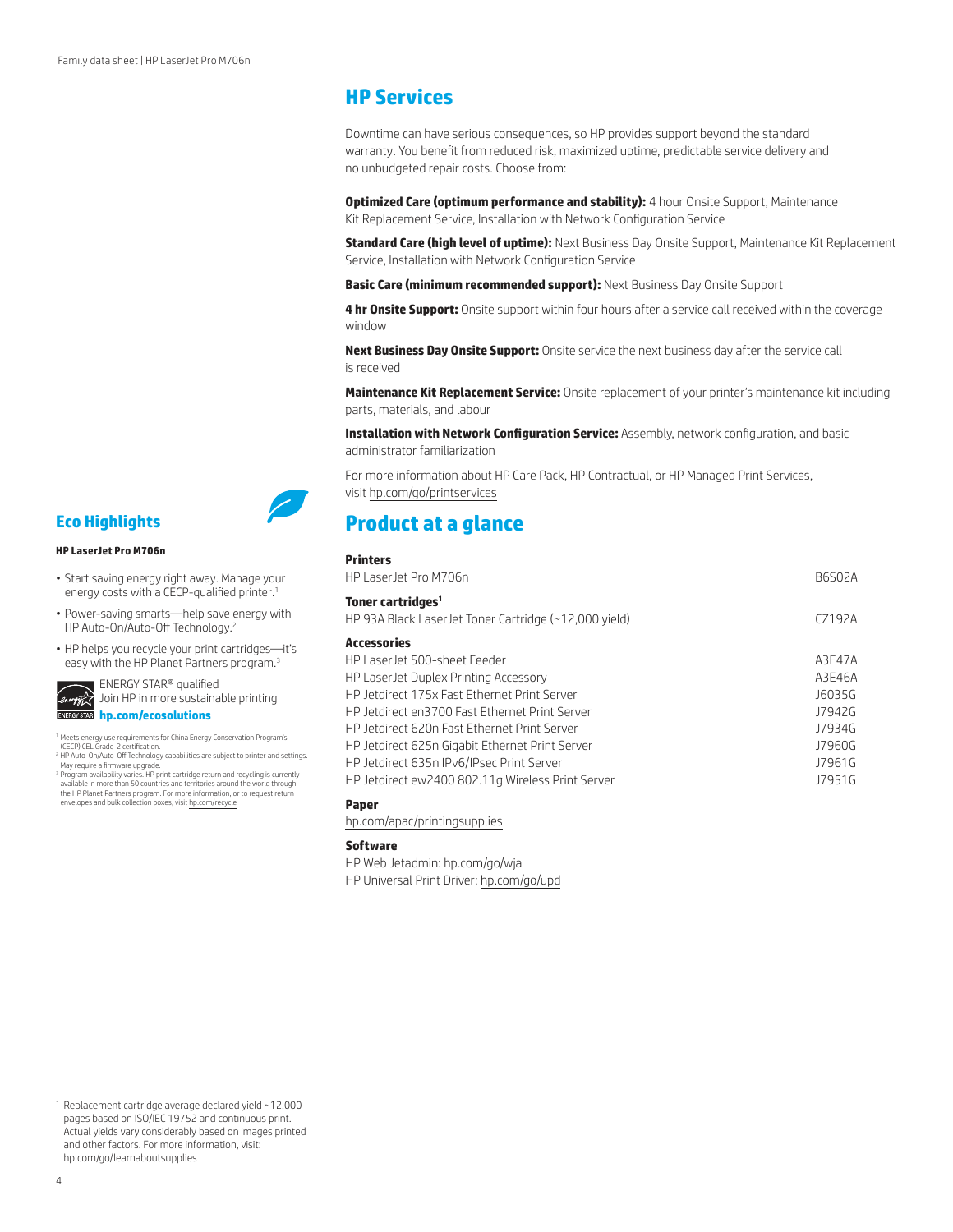## **Technical specifications**

#### **HP LaserJet Pro M706n Printer (B6S02A)**

| <b>Print</b>                                           |                                                                                                                                                                                                                                                                                                                                                                                                                                                                                                                                                                                                                                                                                                                                                                      |  |
|--------------------------------------------------------|----------------------------------------------------------------------------------------------------------------------------------------------------------------------------------------------------------------------------------------------------------------------------------------------------------------------------------------------------------------------------------------------------------------------------------------------------------------------------------------------------------------------------------------------------------------------------------------------------------------------------------------------------------------------------------------------------------------------------------------------------------------------|--|
| Duplex print options                                   | Manual (driver support provided) Optional Duplexer accessory                                                                                                                                                                                                                                                                                                                                                                                                                                                                                                                                                                                                                                                                                                         |  |
| Print speed <sup>1</sup>                               | Up to 35 ppm, A4/letter; Up to 18 ppm, A3; <b>Optional duplex:</b> Up to 24 ipm, A4/letter                                                                                                                                                                                                                                                                                                                                                                                                                                                                                                                                                                                                                                                                           |  |
| Print technology                                       | Laser                                                                                                                                                                                                                                                                                                                                                                                                                                                                                                                                                                                                                                                                                                                                                                |  |
| Print resolution                                       | <b>Black (best):</b> Up to $1200 \times 1200$ dpi<br><b>Black (normal):</b> Up to $1200 \times 1200$ dpi                                                                                                                                                                                                                                                                                                                                                                                                                                                                                                                                                                                                                                                             |  |
| Print resolution technologies                          | REt, 600, HP FastRes 1200, HP ProRes 1200                                                                                                                                                                                                                                                                                                                                                                                                                                                                                                                                                                                                                                                                                                                            |  |
| Print cartridges number                                | 1 (black)                                                                                                                                                                                                                                                                                                                                                                                                                                                                                                                                                                                                                                                                                                                                                            |  |
| Printer smart software features                        | HP ePrint; Auto On/Off                                                                                                                                                                                                                                                                                                                                                                                                                                                                                                                                                                                                                                                                                                                                               |  |
| Mobile printing capability <sup>2</sup>                | HP ePrint                                                                                                                                                                                                                                                                                                                                                                                                                                                                                                                                                                                                                                                                                                                                                            |  |
| Standard print languages                               | HP PCL 6, HP PCL 5e, HP Postscript 3 emulation, PCLm                                                                                                                                                                                                                                                                                                                                                                                                                                                                                                                                                                                                                                                                                                                 |  |
| Printer management                                     | Windows: HP Device Toolbox, Status Alerts (default install), SNP Alerts (minimum network install),<br>HP Web Jetadmin (download); Mac: HP Utility                                                                                                                                                                                                                                                                                                                                                                                                                                                                                                                                                                                                                    |  |
| <b>Connectivity</b>                                    |                                                                                                                                                                                                                                                                                                                                                                                                                                                                                                                                                                                                                                                                                                                                                                      |  |
| Standard connectivity                                  | 1 USB 2.0 device port; 1 fast Ethernet 10/100                                                                                                                                                                                                                                                                                                                                                                                                                                                                                                                                                                                                                                                                                                                        |  |
| Network capabilities                                   | 10/100 Base-TX networking                                                                                                                                                                                                                                                                                                                                                                                                                                                                                                                                                                                                                                                                                                                                            |  |
| Network ready                                          | Yes                                                                                                                                                                                                                                                                                                                                                                                                                                                                                                                                                                                                                                                                                                                                                                  |  |
| <b>Memory</b>                                          | <b>Standard/Maximum:</b> 256 MB (NAND ROM); 256 MB (DDR3 ROM)                                                                                                                                                                                                                                                                                                                                                                                                                                                                                                                                                                                                                                                                                                        |  |
| <b>Processor speed</b>                                 | 750 MHz                                                                                                                                                                                                                                                                                                                                                                                                                                                                                                                                                                                                                                                                                                                                                              |  |
| Duty cycle (monthly, A4) <sup>3</sup>                  | Up to 65,000 pages                                                                                                                                                                                                                                                                                                                                                                                                                                                                                                                                                                                                                                                                                                                                                   |  |
| <b>Recommended monthly</b><br>page volume <sup>4</sup> | 4,000 to 8,000 pages                                                                                                                                                                                                                                                                                                                                                                                                                                                                                                                                                                                                                                                                                                                                                 |  |
| <b>Paper handling</b>                                  |                                                                                                                                                                                                                                                                                                                                                                                                                                                                                                                                                                                                                                                                                                                                                                      |  |
| Input capacity                                         | Up to 350 sheets Standard: Tray 1: 100-sheet multipurpose tray, Tray 2: 250-sheet input tray;<br>Up to 850 sheets with optional 500-sheet input tray 3; Optional duplexer for two sided printing                                                                                                                                                                                                                                                                                                                                                                                                                                                                                                                                                                     |  |
| Output capacity                                        | 250-sheet output bin                                                                                                                                                                                                                                                                                                                                                                                                                                                                                                                                                                                                                                                                                                                                                 |  |
| Media type                                             | Paper (coloured, letterhead, light, plain, preprinted, prepunched, recycled, rough, heavy), bond, cardstock,<br>envelope, labels, transparency, vellum                                                                                                                                                                                                                                                                                                                                                                                                                                                                                                                                                                                                               |  |
| Media weight                                           | Tray 1: 60 to 199 g/m <sup>2</sup> ; Tray 2: 60 to 120 g/m <sup>2</sup> ; Optional tray 3, optional duplexer: 60 to 120 g/m <sup>2</sup>                                                                                                                                                                                                                                                                                                                                                                                                                                                                                                                                                                                                                             |  |
| Supported media sizes                                  | <b>Tray 1:</b> A4, A3, B4 (JIS), B5 (JIS), A5, 16K; letter, legal, executive, 11 x 17, 8.5 x 13; envelopes<br>(B5, C5, DL, No. 10, Monarch); postcard (JIS), DPostcard (JIS); Custom media sizes: 76.2 x 127 mm<br>to 312 x 470 mm (3 x 5 in to 12.28 x 18.5 in); Tray 2: A4, A3, B4 (JIS), B5 (JIS), A5, 16K, letter, legal,<br>executive, 11 x 17, 8.5 x 13; Custom media sizes: 148 x 210 mm to 297 x 431.8 mm (5.83 x 8.27 in<br>to 11.69 x 17 in); Optional tray 3: A4, A3, B4 (JIS), B5 (JIS), A5, 16K; letter, legal, executive, 11 x 17,<br>8.5 x 13: Custom media sizes: 148 x 210 mm to 297 x 431.8 mm (5.83 x 8.27 in to 11.69 x 17 in):<br>Optional automatic duplexer: A4, A3, B4 (JIS), B5 (JIS), A5, 16K; letter, legal, executive, 11 x 17, 8.5 x 13 |  |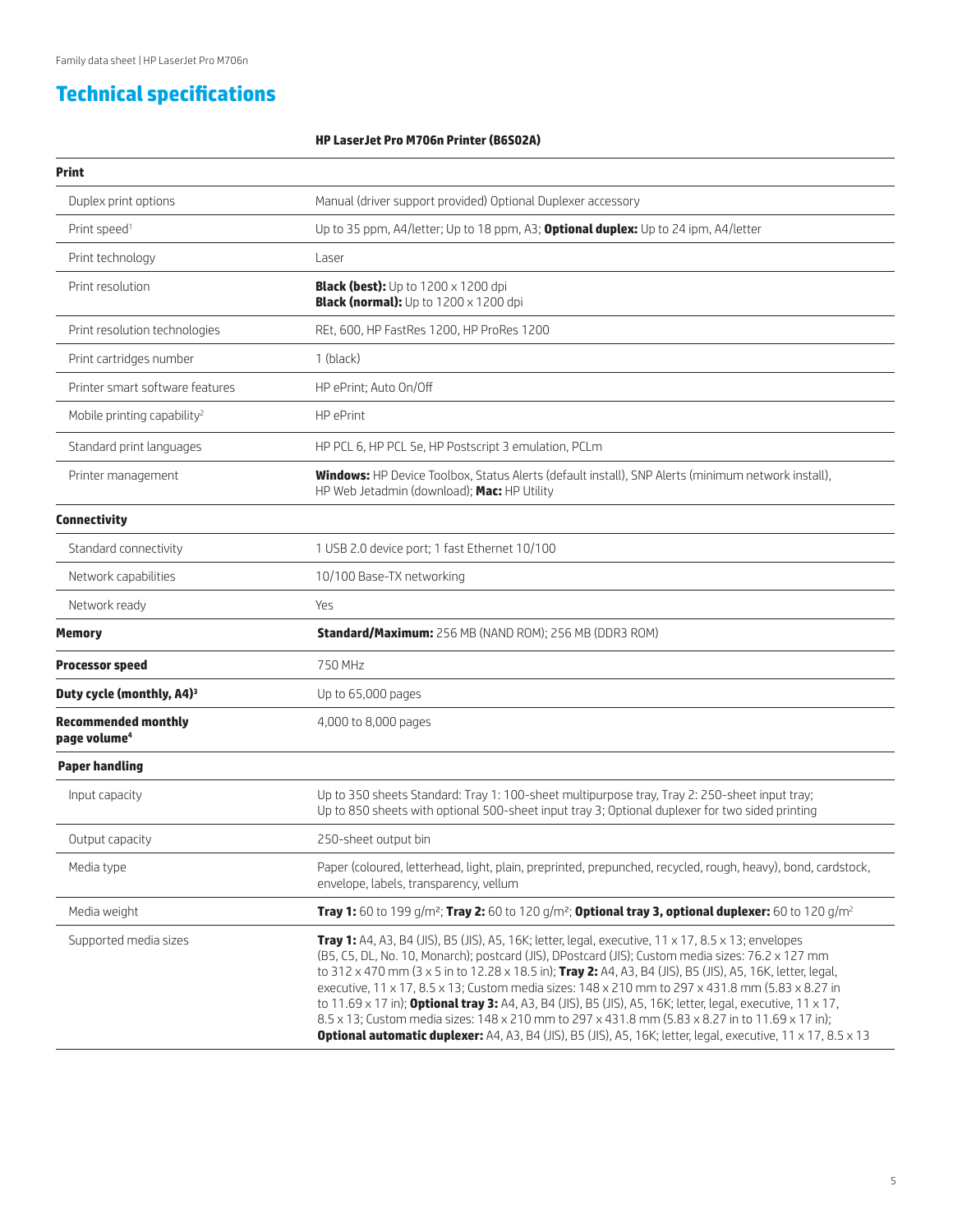## **Technical specifications**

| Dimensions (W x D x H)                                                                                                                                                                                                                                                                                                                                                                                                                                                                                                                                                                                                                                                                                                                                                                                                                                                                                                                                                                                                                                                                                                                                                                                                                                                       | $500 \times 425 \times 295$ mm                                                                                                                                                                                                                                                                                                                                                                                                                                                                                                                                                                                                                                                                                                                                                                                                                      |  |
|------------------------------------------------------------------------------------------------------------------------------------------------------------------------------------------------------------------------------------------------------------------------------------------------------------------------------------------------------------------------------------------------------------------------------------------------------------------------------------------------------------------------------------------------------------------------------------------------------------------------------------------------------------------------------------------------------------------------------------------------------------------------------------------------------------------------------------------------------------------------------------------------------------------------------------------------------------------------------------------------------------------------------------------------------------------------------------------------------------------------------------------------------------------------------------------------------------------------------------------------------------------------------|-----------------------------------------------------------------------------------------------------------------------------------------------------------------------------------------------------------------------------------------------------------------------------------------------------------------------------------------------------------------------------------------------------------------------------------------------------------------------------------------------------------------------------------------------------------------------------------------------------------------------------------------------------------------------------------------------------------------------------------------------------------------------------------------------------------------------------------------------------|--|
| Weight                                                                                                                                                                                                                                                                                                                                                                                                                                                                                                                                                                                                                                                                                                                                                                                                                                                                                                                                                                                                                                                                                                                                                                                                                                                                       | 17 kg                                                                                                                                                                                                                                                                                                                                                                                                                                                                                                                                                                                                                                                                                                                                                                                                                                               |  |
| What's in the box                                                                                                                                                                                                                                                                                                                                                                                                                                                                                                                                                                                                                                                                                                                                                                                                                                                                                                                                                                                                                                                                                                                                                                                                                                                            | HP LaserJet Pro M706n Printer; HP Black LaserJet Cartridge (12K); Hardware Install Guide, Support Flyer;<br>China Energy MEPS Flyer (for China only); Warranty Guide; Printer software & documentation on CD;<br>Power Cord: USB Cable                                                                                                                                                                                                                                                                                                                                                                                                                                                                                                                                                                                                              |  |
| <b>Warranty features</b>                                                                                                                                                                                                                                                                                                                                                                                                                                                                                                                                                                                                                                                                                                                                                                                                                                                                                                                                                                                                                                                                                                                                                                                                                                                     | One-year limited warranty, Onsite                                                                                                                                                                                                                                                                                                                                                                                                                                                                                                                                                                                                                                                                                                                                                                                                                   |  |
| Full software installs supported on: Windows 8.1 (32-bit/64-bit); Windows 8 (32-bit/64-bit), Windows 7<br><b>Compatible operating systems</b><br>(32-bit/64-bit), Windows Vista (32-bit/64-bit), Windows XP (32-bit) (SP2 or higher); Driver only installs<br>supported on: Windows Server 2008 (32-bit/64-bit), Windows Server 2003 (32-bit) (SP1 or higher),<br>Windows Server 7/2008 R2 (SP1), Windows Server 2003 R2 (32-bit), Windows Server 2008 R2<br>(32-bit/64-bit); Mac OS X v 10.6, OS X Lion, OS X Mountain Lion, and Mavericks; For Linux/Unix support,<br>please refer to: hplipopensource.com/hplip-web/index.html<br><b>Compatible network operating systems:</b> Full software installs supported on: Windows 8.1 (32-bit/64-bit);<br>Windows 8 (32-bit/64-bit), Windows 7 (32-bit/64-bit), Windows Vista (32-bit/64-bit), Windows XP (32-bit)<br>(SP2 or higher); Driver only installs supported on: Windows Server 2008 (32-bit/64-bit), Windows Server<br>2003 (32-bit) (SP1 or higher), Windows Server 7/2008 R2 (SP1), Windows Server 2003 R2 (32-bit),<br>Windows Server 2008 R2 (32-bit/64-bit); Mac OS X v 10.6, OS X Lion, OS X Mountain Lion, and Mavericks;<br>For Linux/Unix support, please refer to: hplipopensource.com/hplip-web/index.html |                                                                                                                                                                                                                                                                                                                                                                                                                                                                                                                                                                                                                                                                                                                                                                                                                                                     |  |
| <b>Minimum system requirements</b>                                                                                                                                                                                                                                                                                                                                                                                                                                                                                                                                                                                                                                                                                                                                                                                                                                                                                                                                                                                                                                                                                                                                                                                                                                           | PC: Windows 8.1 (32-bit/64-bit); Windows 8 (32-bit/64-bit); Windows 7 (32-bit/64-bit), Windows Vista<br>(32-bit/64-bit); Windows Server 7/2008 R2 SP1, Windows Server 2008 (32-bit/64-bit), Windows Server<br>2008 R2 (32-bit/64-bit): 1 GHz 32-bit (x86) or 64-bit (x64) processor, 1 GB RAM (32-bit) or 2 GB RAM<br>(64-bit), 200 MB free hard disk space, CD/DVD-ROM or Internet, USB or Network port; Windows XP<br>(32-bit) SP2: Pentium® 233 MHz processor, 512 MB RAM, 200 MB free hard disk space, CD/DVD-ROM or<br>Internet, USB or Network port; Windows Server 2003 (32-bit with SP1 or greater), Windows Server 2003<br>R2 (32-bit): 1 GHz 32-bit (x86) processor, 1 GB RAM (32-bit), 200 MB free hard disk space, CD/DVD-ROM<br>or Internet, USB or Network port<br>Mac: Mac OSX v 10.6; 1 GB hard disk; Internet; USB or Network port |  |
| <b>Fonts and Typefaces</b>                                                                                                                                                                                                                                                                                                                                                                                                                                                                                                                                                                                                                                                                                                                                                                                                                                                                                                                                                                                                                                                                                                                                                                                                                                                   | 84 built-in scalable PCL; 83 internal PS; 83 internal PCL 6                                                                                                                                                                                                                                                                                                                                                                                                                                                                                                                                                                                                                                                                                                                                                                                         |  |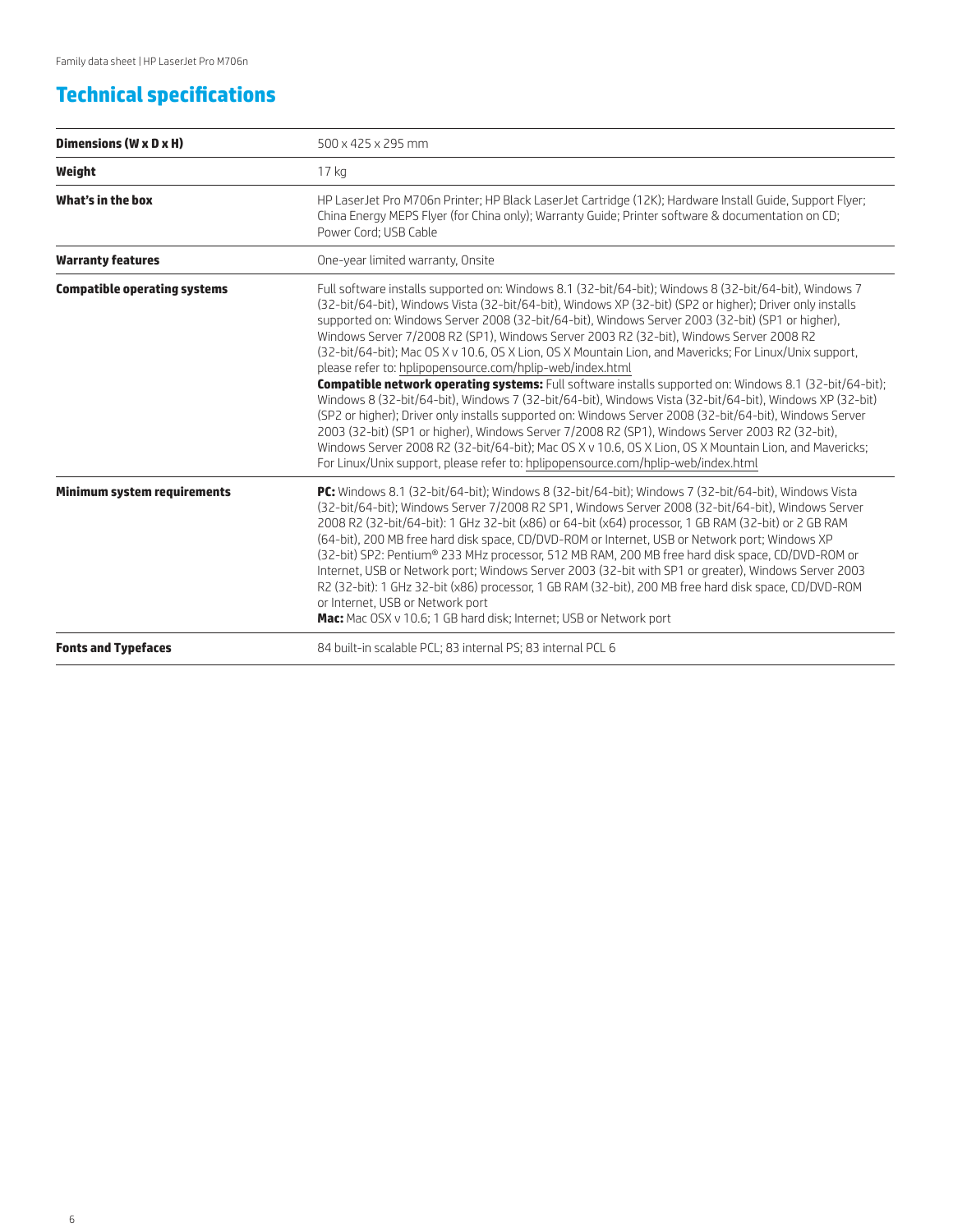## **Technical specifications**

| <b>Control panel</b>                     | 2-line LCD with write backlit; 7 buttons (OK, Cancel, Forward, Backward, Reverse, Power, ePrint);<br>3 LEDs (Power, Ready, Error)                                                                                                                                                                                                                         |  |
|------------------------------------------|-----------------------------------------------------------------------------------------------------------------------------------------------------------------------------------------------------------------------------------------------------------------------------------------------------------------------------------------------------------|--|
| <b>Display</b>                           | 2 line LCD (text)                                                                                                                                                                                                                                                                                                                                         |  |
| Power <sup>5</sup>                       | <b>Power supply type:</b> Built-in power supply<br><b>Power supply required:</b> 220-volt input voltage: 220 to 240 VAC $(+/- 10\%)$ , 50/60 Hz $(+/- 3$ Hz)<br><b>Power consumption:</b> 680 watts (printing), 11 watts (ready), 2.5 watts (sleep), 0.2 watts (off)                                                                                      |  |
| Software included                        | <b>Windows:</b> HP Installer/Uninstaller, HP PCL 6 print driver, Status Alerts, HP Update, DXP;<br>Mac: HP Installer/Uninstaller, HP Postscript driver, HP Setup Assistant, HP Utility, HP Alerts,<br>HP Firmware Updater                                                                                                                                 |  |
| Acoustics <sup>5</sup>                   | <b>Acoustic power emissions:</b> 6.5 B(A)<br><b>Acoustic power emissions (ready): Inaudible</b><br>Acoustic pressure emissions bystander (active, printing): 52 dB(A)<br>Acoustic pressure emissions bystander (ready): Inaudible                                                                                                                         |  |
| <b>Operating environment</b>             | Operating humidity range: 10 to 80% RH<br>Non-operating humidity range: 10 to 90% RH<br>Recommended operating humidity range: 30 to 70% RH<br><b>Operating temperature range:</b> 10 to 32.5° C (50 to 91°F)<br><b>Recommended operating temperature range:</b> 62.6 to 77° F (17 to 25° C)<br><b>Storage temperature range:</b> 32 to 95° F (0 to 35° C) |  |
| <b>Security management</b>               | Management security: SNMP v2, SSL/TLS (HTTPS), 802.1x authentication; password protection,<br>802.1x authentication (EAP-PEAP, LEAP, EAP-TTLS, EAP-TLS, EAP-MD5) with RADIUS servers                                                                                                                                                                      |  |
| <b>Electromagnetic emission standard</b> | CISPR22:2008/EN55022:2010-Class A1) 3); EN 61000-3-2:2006+A1:2009 +A2:2009, EN 61000-3-3:2008,<br>EN 55024:2010; FCC Title 47 CFR, Part 15 Class A/ICES-003, Issue 5; GB9254-2008, GB17625.1-2012                                                                                                                                                         |  |
| <b>Safety approvals and requirements</b> | IEC 60950-1:2005+A1:2009/EN60950-1:2006 +A11:2009+A1:2010+A12:2011; IEC 60825-1:2007/EN<br>60825-1:2007 (Class 1 Laser/LED Product); IEC 62479:2010/EN 62479:2010; GB4943.1-2011                                                                                                                                                                          |  |